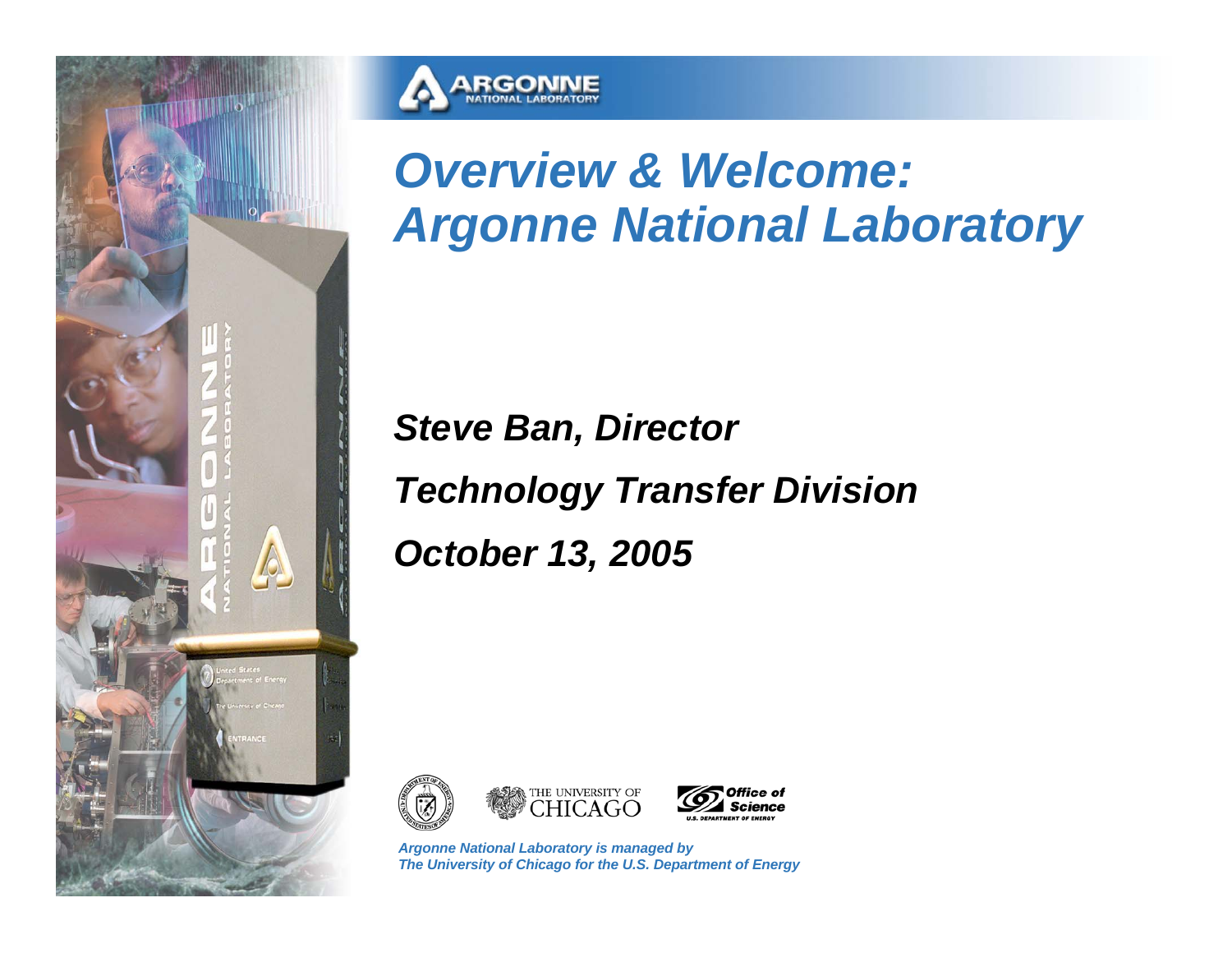

#### *About Argonne*

- $\overline{\phantom{a}}$  **Founded in 1943, designated a national laboratory in 1946**
- $\overline{\phantom{a}}$  **Managed by The University of Chicago for the Department of Energy**
	- **~3000 employees and 4000 facility users**
	- -**~\$500M budget**
	- **1500-acre site in Illinois**
- F **Broad R&D portfolio**
- F **Numerous industry/govt. sponsors**
- $\overline{\phantom{a}}$  **Research clusters (University of Chicago, Northwestern University, University of Illinois, and Fermi National Accelerator Laboratory)**
- F **Some start-up companies**

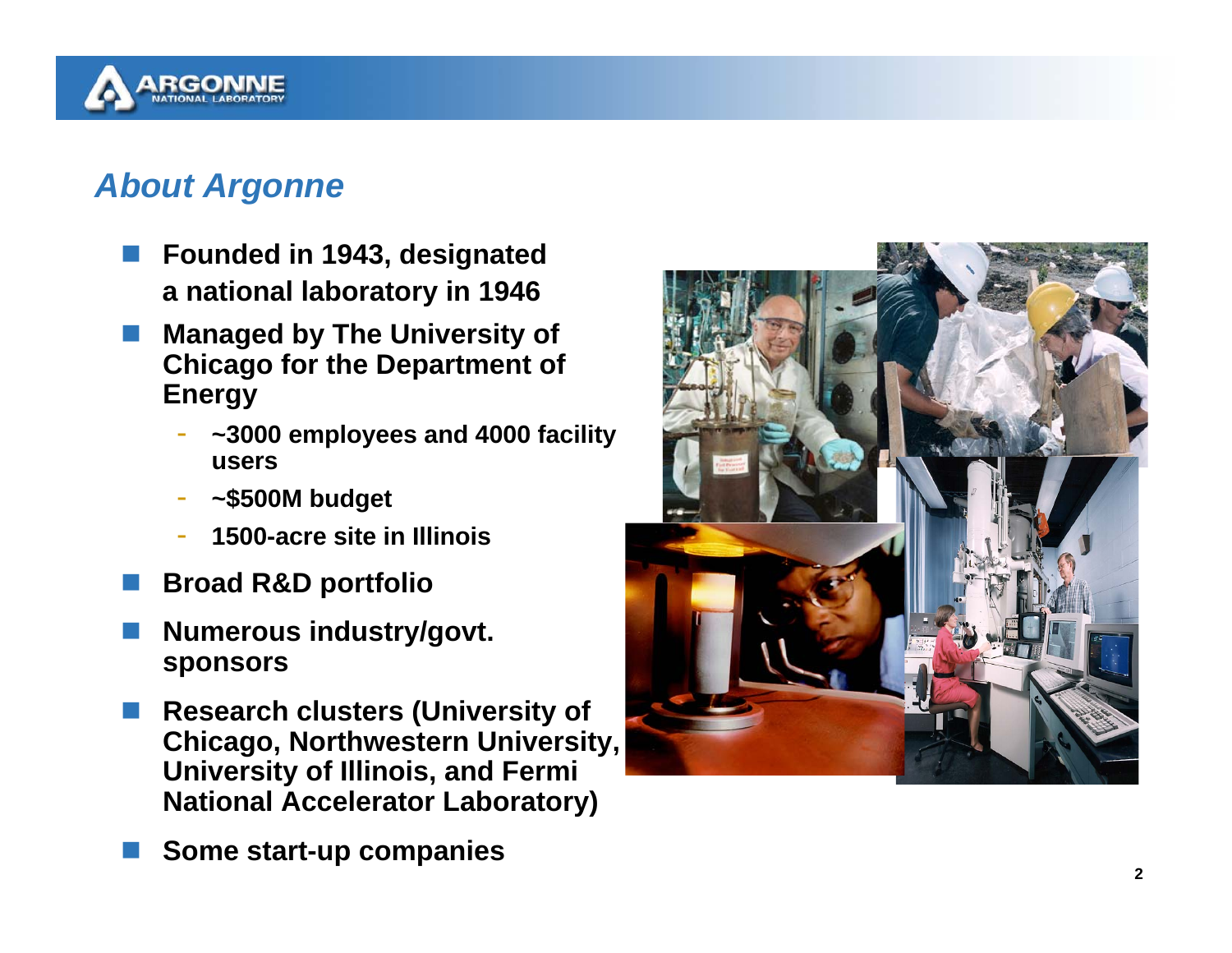

### *Argonne's Mission*

- **Serves DOE & national security**
	- **Advancing the frontiers of science**
	- **Creating and operating forefront scientific user facilities (e.g., Advanced Photon Source, Intense Pulsed Neutron Source, Center for Nanoscale Materials)**



- **Providing innovative and effective tools and solutions for energy and environmental challenges to national and global well-being, in the near and long term**
- **In accomplishing its mission, Argonne partners with DOE, other federal labs, academia, and the private sector**
- $\mathbb{R}^3$  **A major objective is to increase US industry competitiveness in science and technology fields regionally and nationally**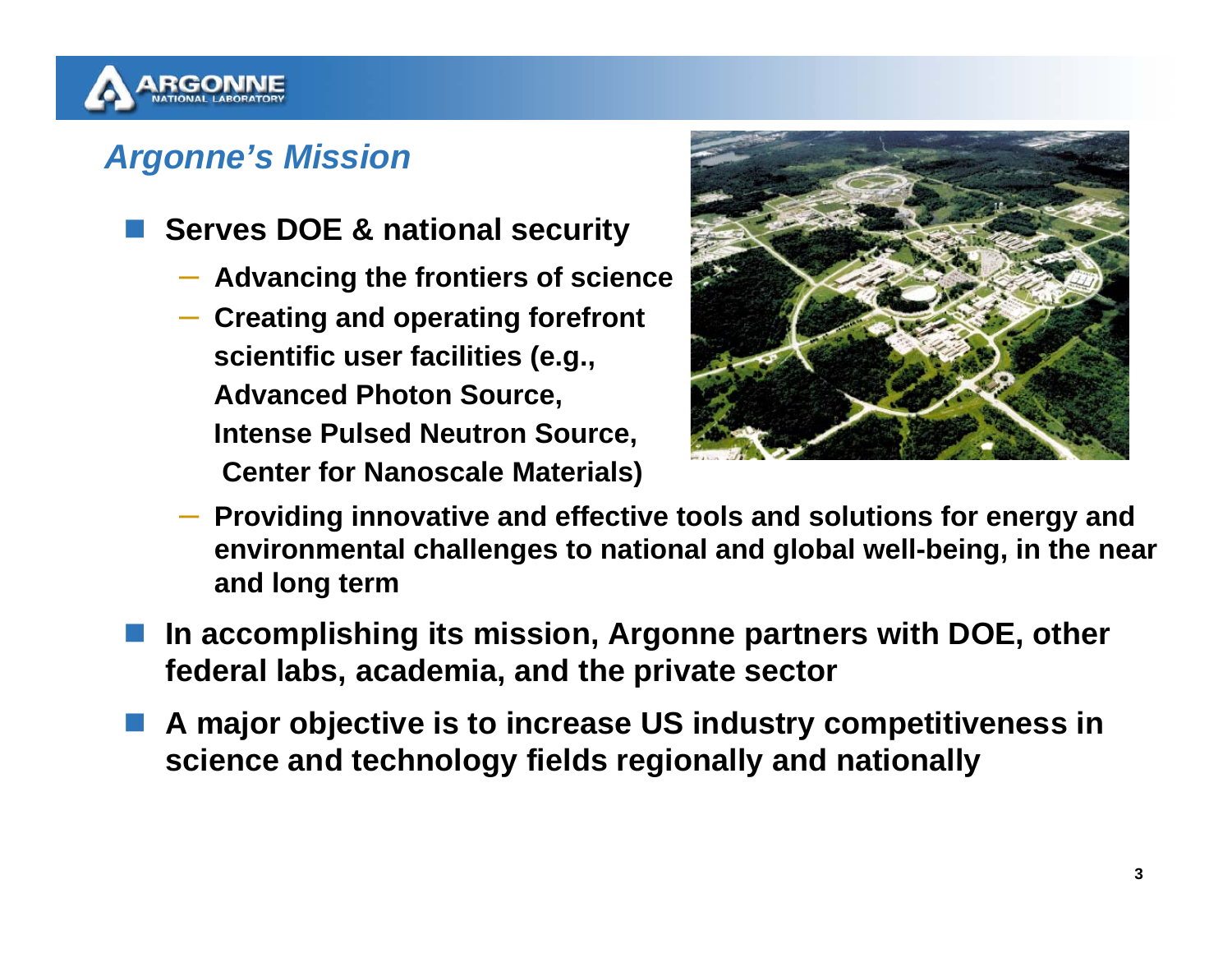

#### *Argonne's Major Scientific User Facilities*

- **Advanced Photon Source (APS)** over 2,000 users
- **Electron Microscopy Center (MSD)** ~100 Users
- **Center for Nanoscale Materials (CNM)** ~50 Users
- $\bullet$ **Computer Center (MCS)-** ~300 Users
- $\bullet$ **Intense Pulsed Neutron Source (IPNS)** ~50 Users
- **Tandem –Linac Accelerator (Atlas)** ~50 Users

 $\bullet$  **Plus -- 45+ specialized Divisional Labs accessible to industry through contract arrangements**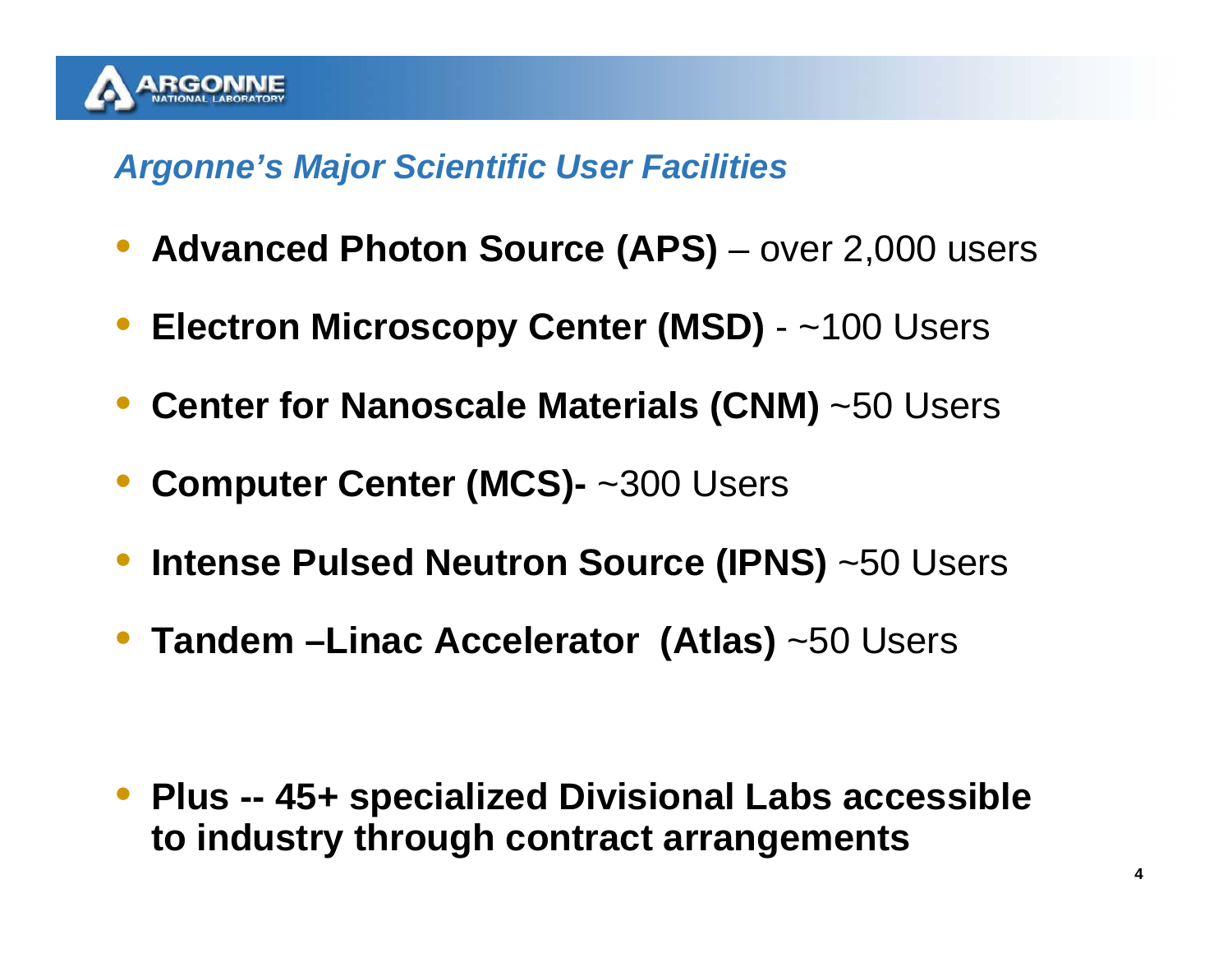

#### *Argonne's Mission and Vision*

- Argonne's vision ………
- the coupling of basic and applied science and technology……..

to meet the fundamental physical science, energy, environmental and national security needs of DOE and the Nation……….

through collaborative R&D with industry and academia.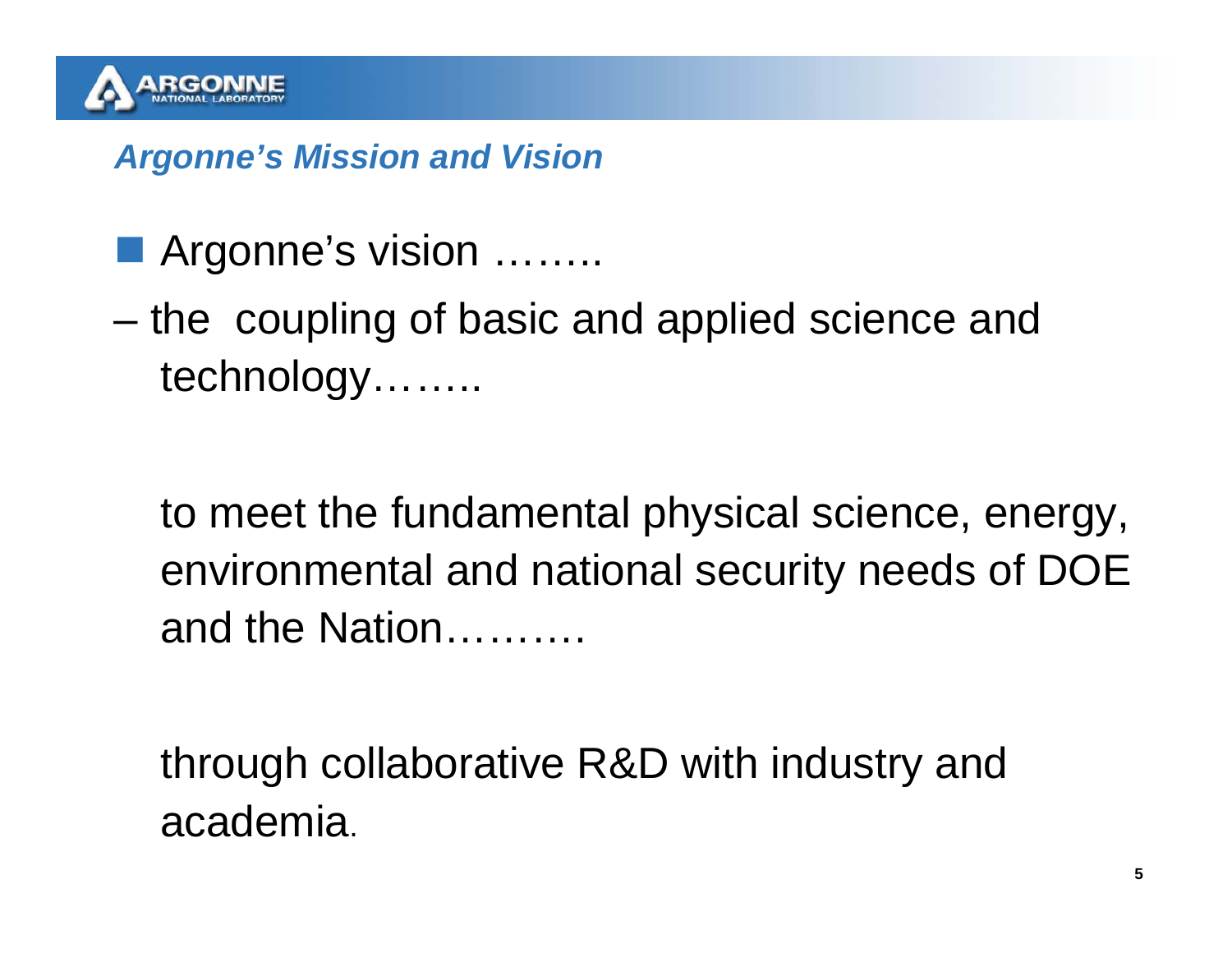

#### *Argonne's Mission and Vision (contd.)*

### **This vision is implemented by**

- **Providing a core foundation of nationally unique User Facilities**
- **Leading capabilities in basic sciences and breakthrough enabling technologies,**
- **Addressing our Nation's energy & national security requirements**
- **Leveraging federal resources via strategic alliances with key stakeholders**
- **Striving for the delivery of best-in-class quality research**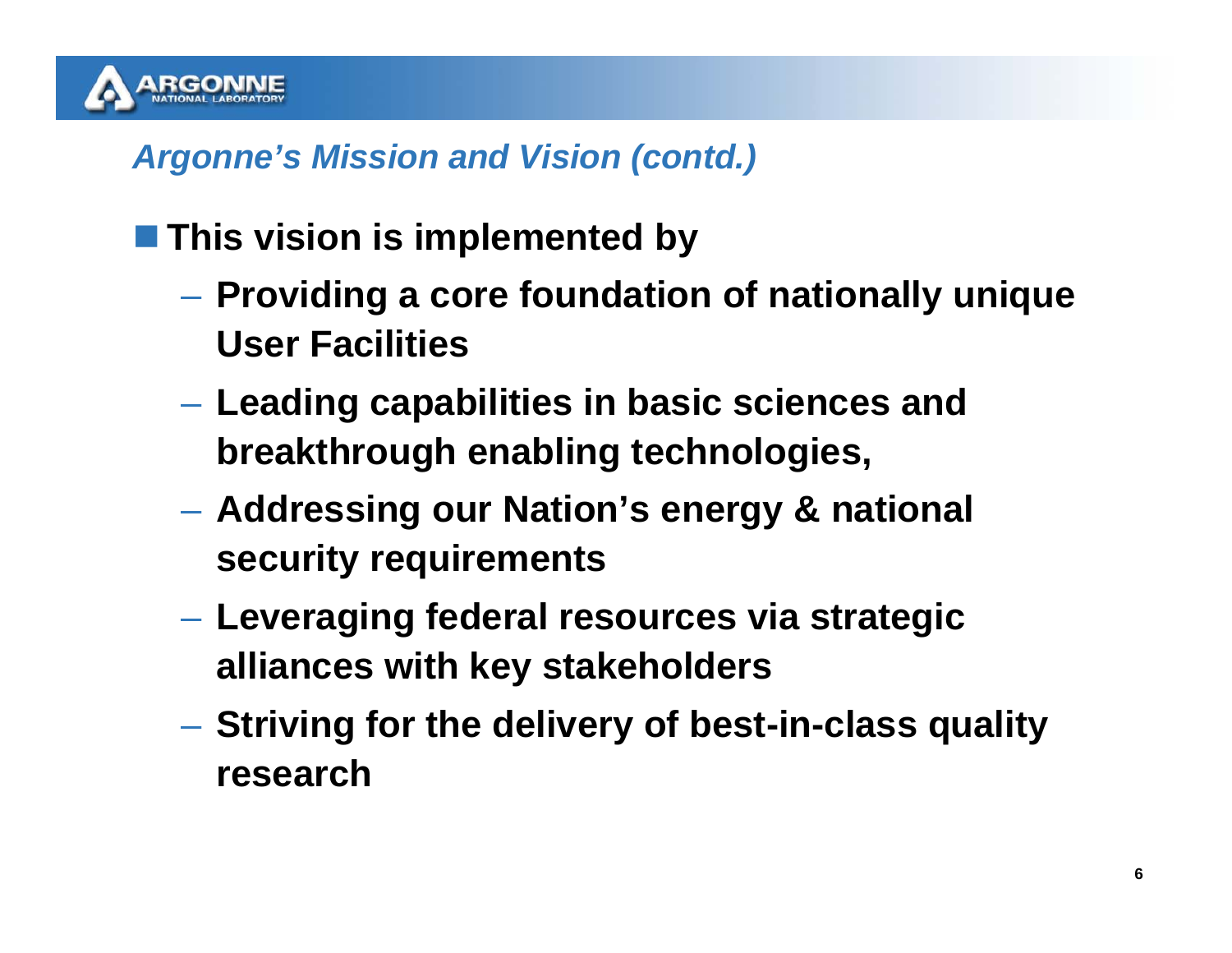

#### *Argonne Research*

## ■Significant Involvement at Argonne in H2 Research

■ Conference provides a forum for discussion of the challenges to change energy infrastructure

■Results of Analysis from Argonne's GREET *Well to Wheels* **model** to stimulate discussion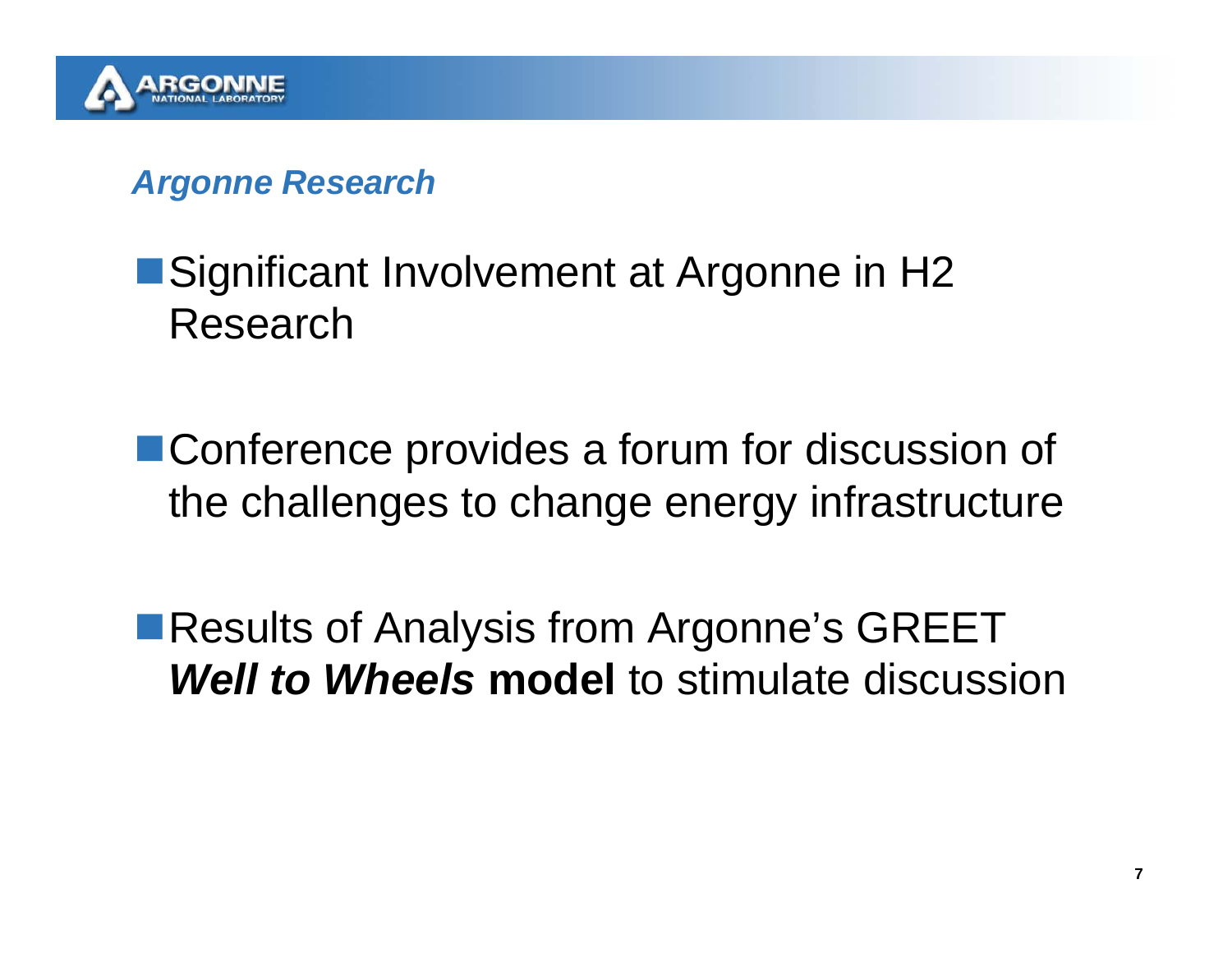

*Our Core Competencies*

**The core competencies** supporting the vision are:

- **Inorganic and biological materials characterization, synthesis, and processing**
- **Accelerator and detector research, technology and operations**
- **Nuclear fuel cycle and reactor design**
- **Transportation science and engineering**
- **Computational sciences**
- **Integration of computing, science, engineering, and economics expertise**
- **Fundamental nuclear physics, tied to cosmology and the origins of the elements**